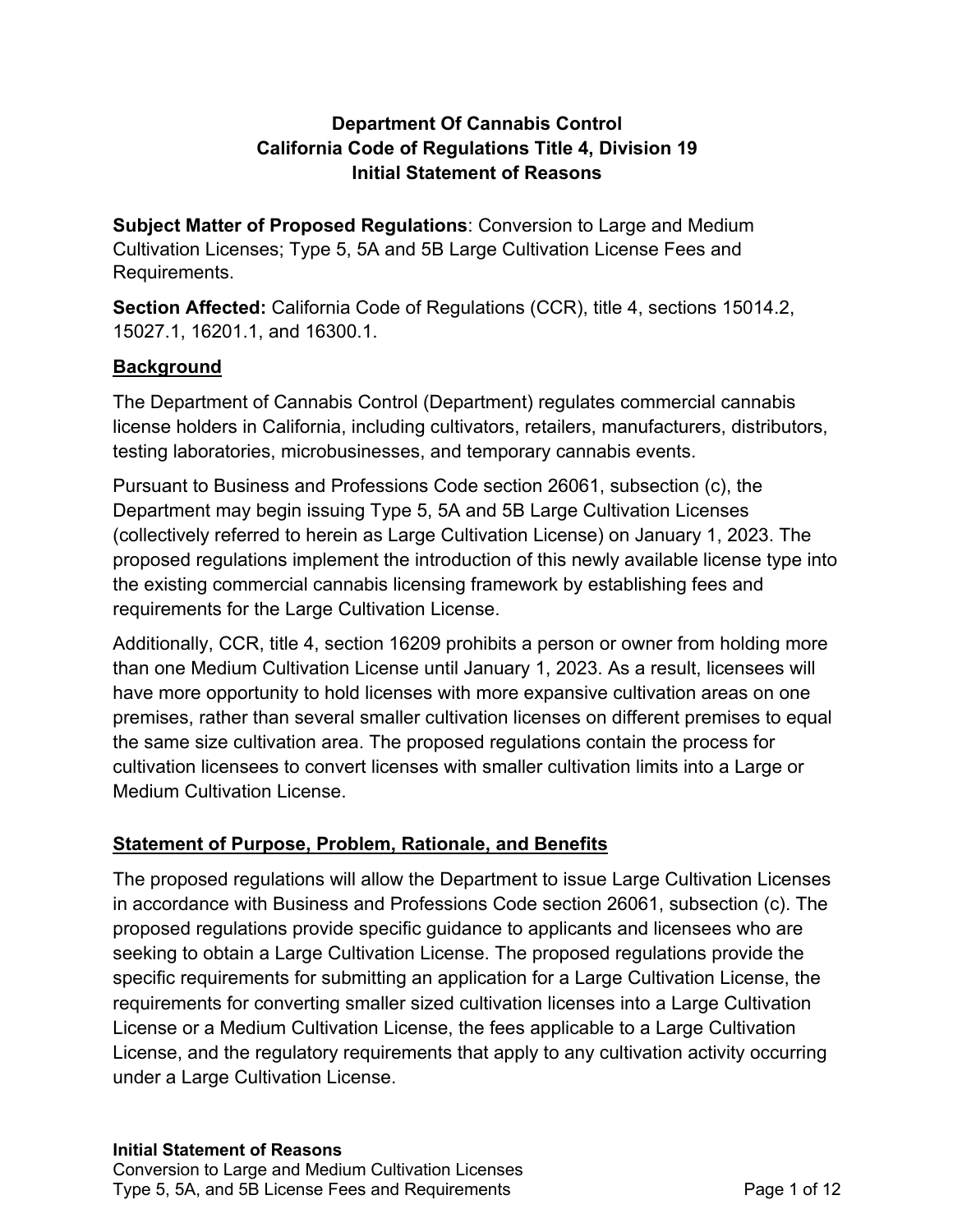Under the proposed regulations, the Department would allow cultivators with multiple contiguous cultivation licenses to request to convert the existing licenses to a Large Cultivation License, provided the licenses have the same ownership. Cultivators may only convert existing licenses into an annual Large Cultivation License. Cultivators may also obtain a new Large Cultivation License by preparing and submitting an application and one-time application fee. Large Cultivation Licenses would be subject to all existing Department cultivation regulations, as well as those applicable to all licensees. The proposed regulations additionally allow cultivators to convert multiple stacked licenses to a Medium Cultivation License. In contrast to Large Cultivation Licenses, the proposed regulations would allow conversion of provisional stacked licenses to a provisional or annual Medium Cultivation License.

 Adoption of the proposed regulations will provide clear guidance to applicants and licensees seeking a Large Cultivation license. Additionally, the proposed regulations will allow the Department to issue and regulate Large Cultivation Licenses in a manner that is consistent with all other license types. The regulations will also allow cultivators to convert smaller cultivation licenses into one license with a cultivation area that is the equivalent of the combined smaller licenses, which will result in efficiencies for the licensee and the Department.

# **Specific Purpose, Necessity, and Rationale for Adoption**

 of Division 19, of title 4, of the California Code of Regulations, as follows. The Department proposes adopting sections 15014.2, 15027.1, 16201.1, and 16300.1

# Section 15014.2. Fees – Large Cultivation License.

 The Department proposes adopting section 15014.2, which provides the application and licensing fees applicable to Large Cultivation Licenses. The fees proposed by the Department are based on an analysis conducted by ERA Economics.

 Proposed subsection (a) provides the application fees that must be paid by an applicant when applying for a Large Cultivation License. The application fees provided in the proposed section are consistent with the application fees applied to the other license types regulated by the Department. The proposed application fees for Large Cultivation Licenses are identical to the application fees currently applied to applications for Medium Cultivation Licenses for each cultivation method. The Department has determined that the costs for processing a Large Cultivation License application are likely to be substantially like the Department's costs for processing a Medium Cultivation License application. This proposed subsection is necessary to provide applicants and licensees who are seeking a Large Cultivation License with information regarding the application fees they will have to pay. Additionally, the proposed subsection allows the Department to collect the correct amount of application fees which fund the

#### **Initial Statement of Reasons**

 Conversion to Large and Medium Cultivation Licenses Type 5, 5A, and 5B License Fees and Requirements **Page 2 of 12**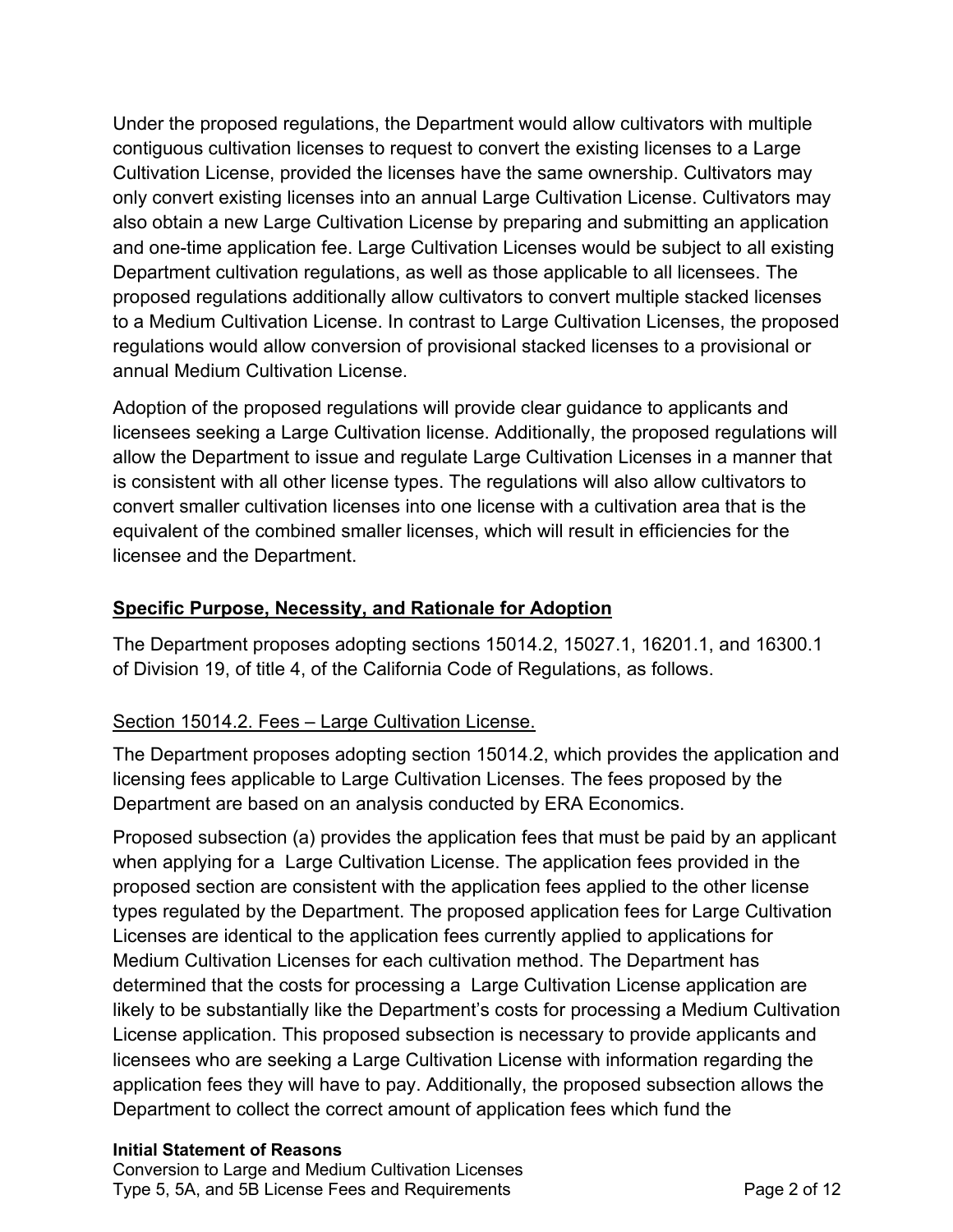Department's licensing and regulatory activities. Moreover, scaling of the licensing fees is necessary to meet the requirements of Business and Profession Code section 26180.

 Proposed subsection (b) contains the annual licensing fee schedule for Large Cultivation Licenses. The annual licensing fees for Large Cultivation Licenses are arranged by cultivation method. The base cost for the annual fee for each cultivation method is the same as the annual license fee for a Medium Cultivation License for the same cultivation method. A Large Cultivation Licensee will then be required to pay an additional fee for each 2,000 square feet over the size of the maximum size allowed for a medium cultivation license of the same cultivation method. The additional fee is calculated based on the fee per square foot of canopy for a Medium Cultivation License of the same cultivation method. By basing the Large Cultivation Licensing fee on the per square foot cost of a Medium Cultivation License of the same cultivation method, the proposed regulation is consistent with the annual licensing fees applicable to all other cultivation license types regulated by the Department. Using 2,000 square feet to establish the levels of license fees strikes a reasonable balance between creating an excessive number of licensing fee tiers, while still allowing for sufficient tiers to accommodate the lack of a canopy size limit for Large Cultivation Licenses. Moreover, scaling of the licensing fees is necessary to meet the requirements of Business and Profession Code section 26180.

 The Department has determined that the regulatory costs associated with Large Cultivation Licenses are likely to be consistent with other cultivation license types in that the regulatory costs are likely to increase as the size of the cultivation operation increases. The proposed subsection is necessary to provide applicants and licensees who are seeking a Large Cultivation License with information regarding the annual license fees they will have to pay to maintain the license. Additionally, the proposed subsection allows the Department to collect annual license fees to cover the Department's operating costs for its licensing and regulatory activities.

# Section 15027.1. Conversion to Large and Medium Cultivation Licenses.

 The Department proposes adopting section 15027.1, which provides the requirements for converting existing cultivation licenses to a Large Cultivation License or a Medium Cultivation License. Due to statutory requirements licenses may only be converted to annual Large Cultivation Licenses, and annual or provisional Medium Cultivation Licenses.

Licenses.<br>Proposed subsection (a) specifies that licensees may convert existing cultivation licenses into a Large or Medium Cultivation License if the requirements provided in the proposed section are met. This proposed subsection is necessary to inform licensees that conversion of cultivation licenses is allowed once the prohibition on Large Cultivation Licenses and the limit of one Medium Cultivation License per licensee are no

#### **Initial Statement of Reasons**

 Conversion to Large and Medium Cultivation Licenses Type 5, 5A, and 5B License Fees and Requirements **Page 3 of 12**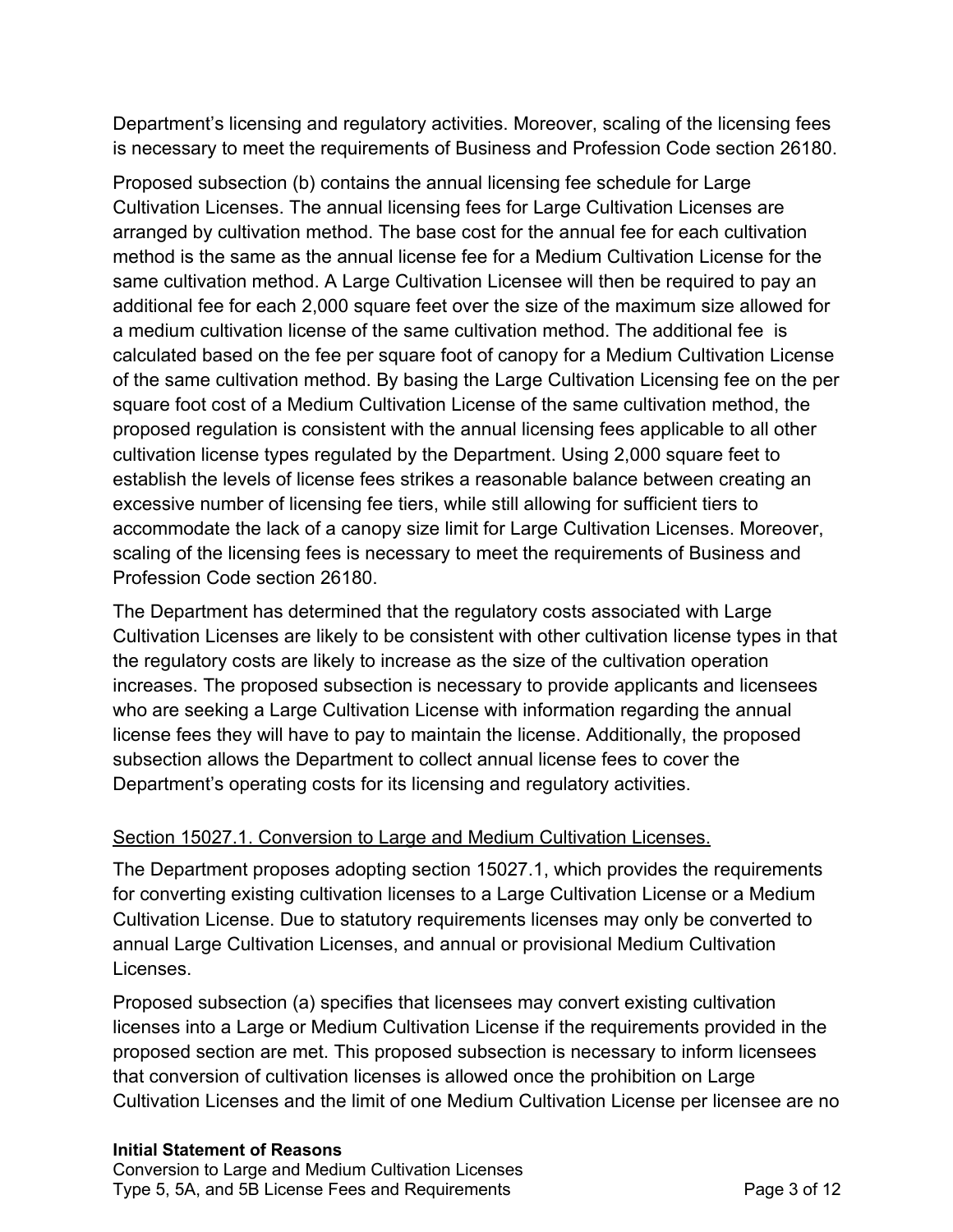longer in effect. This provides existing licensees with an option for obtaining a Large or Medium Cultivation License in a streamlined manner.

 Proposed subsection (a)(1) specifies the premises of the converted large or medium cultivation license must consist of licensed or previously licensed cultivation sites. The proposed subsection also requires that there be at least one active cultivation license within the boundaries of the converted Large or Medium Cultivation License. The proposed subsection allows cultivation sites that were previously licensed to be included in the conversion to provide cultivation licensees with additional flexibility when it comes to converting cultivation licenses that may expire at different times. The Department has determined that limiting conversion only to areas that are currently licensed may be excessively restrictive. This proposed subsection is required to clarify the requirements for the conversion process. Additionally, the proposed subsection ensures that any licensee requesting a conversion is engaging in a legitimate conversion of existing licenses into a Large or Medium Cultivation License. A conversion cannot occur if there is not an existing active license to be converted.

 Proposed subsection (a)(2) requires that the licensees that will be converted and the converted Medium or Large Cultivation License be held by the same persons. This proposed subsection is necessary to ensure that converted licenses are only being obtained by the same persons who currently hold the licenses being converted and that the conversion process is not abused to create Medium or Large Cultivation Licenses in a manner that is not consistent with the intent of the proposed regulations. The Department has determined that this is an appropriate requirement as only licensees who currently hold licensees are eligible for a license conversion.

 Proposed subsection (b) contains a list of information that must be submitted by a licensee to obtain a license conversion. Since all cultivators seeking a conversion of their cultivation licenses are active licensees, much of the information required for a licensed application has already been provided to the Department. However, there are specific pieces of information that may differ for the converted Large or Medium Cultivation License. This proposed subsection identifies these pieces of information that are necessary for the Department to conduct its review and provides licensees with specific guidance Additionally, the information requested by the Department in the proposed subsection is information that must be obtained by the Department due to statutory requirements or the Department's operational needs.

 Proposed subsection (b)(1) requires that licensees requesting conversion provide the name of the designated responsible party requesting the conversion. This proposed subsection is necessary to ensure that the person requesting the conversion has authority to request the conversion. Additionally, the proposed subsection allows the Department to ensure that the licensee currently holding the license and the licensee who will hold the converted Medium or Large Cultivation License are the same.

#### **Initial Statement of Reasons**

 Conversion to Large and Medium Cultivation Licenses Type 5, 5A, and 5B License Fees and Requirements **Page 4 of 12**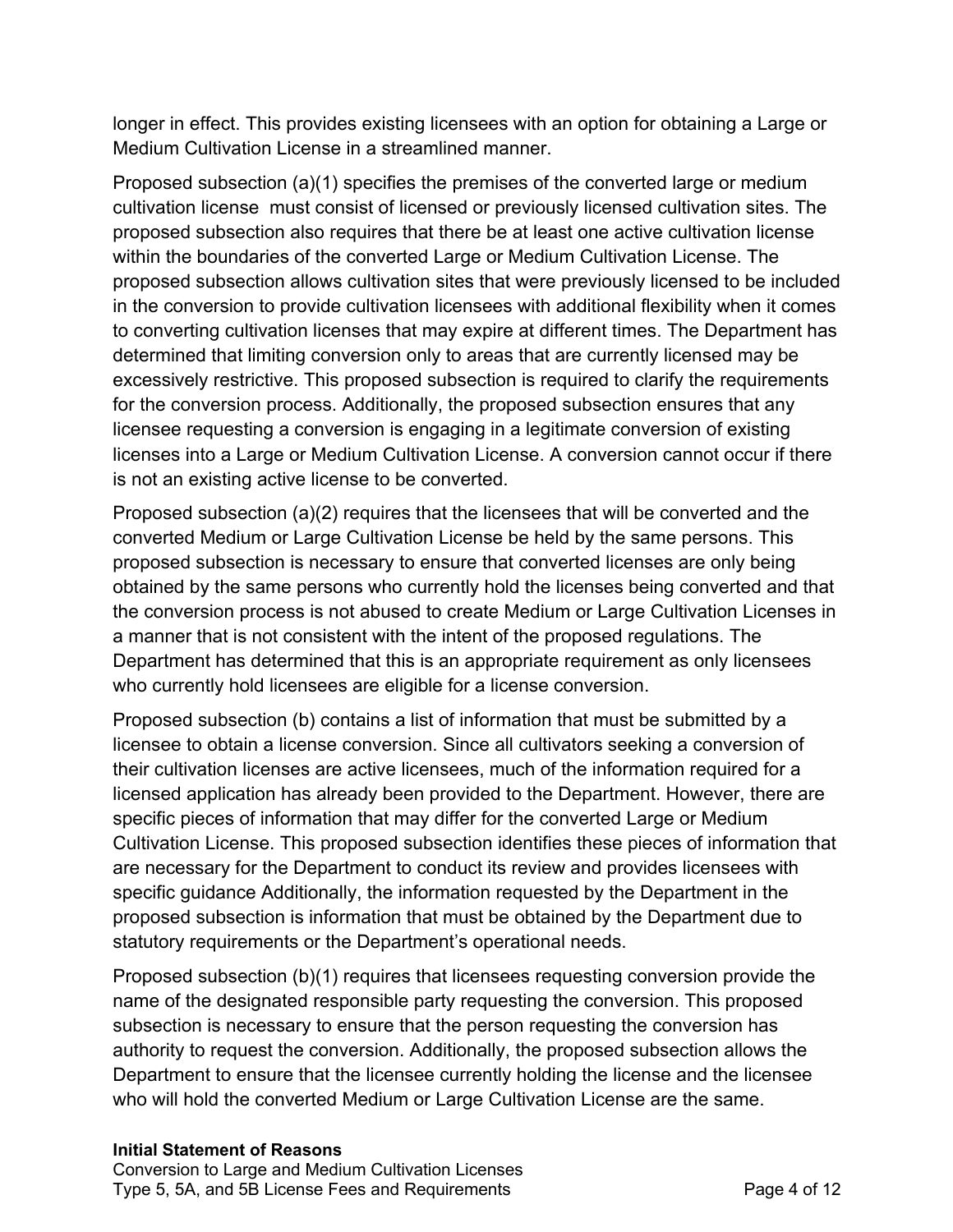Proposed subsection (b)(2) requires that the licensee requesting the conversion provide the license numbers of all current or previously held cultivation licenses that will be converted. This proposed subsection is necessary to ensure that the Department and the licensee have properly identified all the licenses that are to be converted into the Medium or Large Cultivation License.

 Proposed subsection (b)(3) requires that the licensee requesting the conversion provide the physical addresses for all licenses that are to be included in the converted Medium or Large Cultivation License. This proposed subsection is necessary to allow the Department to properly identify the premises to be licensed and ensure that the converted licenses are within the boundaries of the converted Medium or Large Cultivation License.

 Proposed subsection (b)(4) requires that the licensee requesting the conversion provide a premises diagram that meets the requirements of section 15006. The premises diagram is a requirement for all license applications under section 15002. Although the Department may have already received premise diagram for each individual license that is to be converted, the Department has determined that it is appropriate to request a diagram for the converted license to clearly define the converted premises and its layout. This proposed subsection is necessary to ensure that the Department receives an accurate premises diagram which is not only required under statute, but also essential to the Department's ability to provide a license and regulate effectively.

 Proposed subsection (b)(5) requires that licensees requesting a conversion provide a cultivation plan that meets the requirements in section 26309. Under existing regulations, all cultivation licensees must provide a cultivation plan as part of the application under section 15002 and 15011. As the converted Medium or Large Cultivation License may require a different cultivation plan from the existing licenses that are being converted, a licensee seeking conversion must be required to provide a new cultivation plan that applies to the converted license. This proposed subsection is necessary to ensure that the Department receives a valid cultivation plan that applies to the converted Medium or Large Cultivation License, which is essential to the Department's ability to provide a license and regulate effectively.

 Proposed subsection (b)(6) requires that licensees seeking a conversion provide evidence of compliance with the California Environmental Quality Act (CEQA) if the conversion necessitates additional review pursuant to CEQA. Compliance with CEQA is a requirement for licensure under California law. As the converted Medium or Large Cultivation License may require additional environmental review when compared to the existing licenses that are being converted, a licensee seeking conversion must be required to provide evidence that the premises to be licensed is complaint with laws regarding environmental review requirements. This proposed subsection is necessary to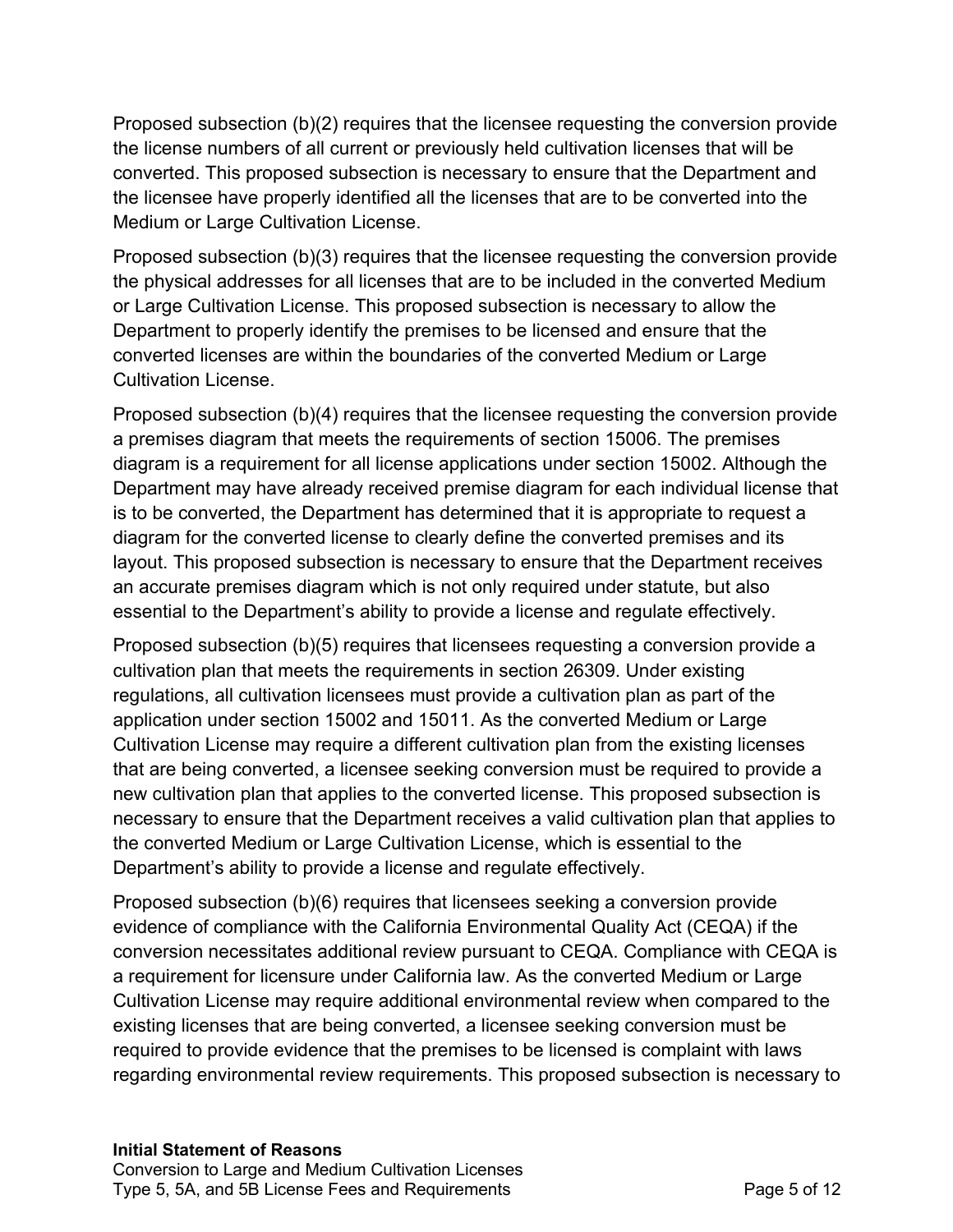ensure that the Department only provides conversions to Medium or Large Cultivation Licenses to licensees who are compliant with environmental review requirements.

 Proposed subsection (c) indicates that the Department may request additional information. This proposed subsection is to ensure that the Department is able to obtain all of the information that may be needed in order to make licensing decisions related to specific requests for conversions.

specific requests for conversions.<br>Proposed subsection (d) indicates that the Department shall verify that all requirements for a conversion are met. This is necessary to ensure that only licensees that meet the requirements will receive a conversion. This proposed subsection also indicates that if they requirements are met, the Department will provide notice to the licensee and indicate they may be the applicable license fee provided for in section 15014.2 or 15014. This is necessary to inform the license the requirements have been met and that they can pay the fee. The proposed subsection also requires that a licensee pay the licensing fee applicable to the converted license within 30 calendar days of the notification that the conversion has been approved. The Department has determined that providing 30 days for licensees to pay the license fee for the converted license is appropriate and consistent with similar timelines found in the regulations. The proposed subsection is necessary to clarify for licensees when the license fee must be paid and to allow the Department the ability to effectively collect licensing fees which are used to fund the Department's regulatory operations. The proposed section also indicates that the converted Medium or Large Cultivation License becomes active on the date the fee associated with the converted license is paid in full. This proposed subsection is necessary to indicate to licensees, the Department, and all interested parties when a converted license becomes active. Making the date the license becomes active the same date that payment in full is received is consistent with the Department's practice for all licenses and ensures that fees are paid before a license is active. The proposed subsection indicates that if a licensee is granted a fee deferral, which allows payment of fees after a license becomes active, the converted license will become active on the date the Department provides notice that the conversion requirements have been met and that the fee associated with the converted license shall be paid in accordance with the fee deferral. This is necessary because Business and Professions Code section 26249 requires the Department to implement a fee deferral program no later than January 1, 2023; therefore, it is necessary to inform licensees of when the license will be active if a fee deferral has been granted and to clarify that the fee will remain subject to the fee deferral provisions for when payment is due. The Department determined that the date of the notice was the appropriate date for the license to become active if the licensee has a fee deferral as the only remaining step for the license to be active is payment of the fee.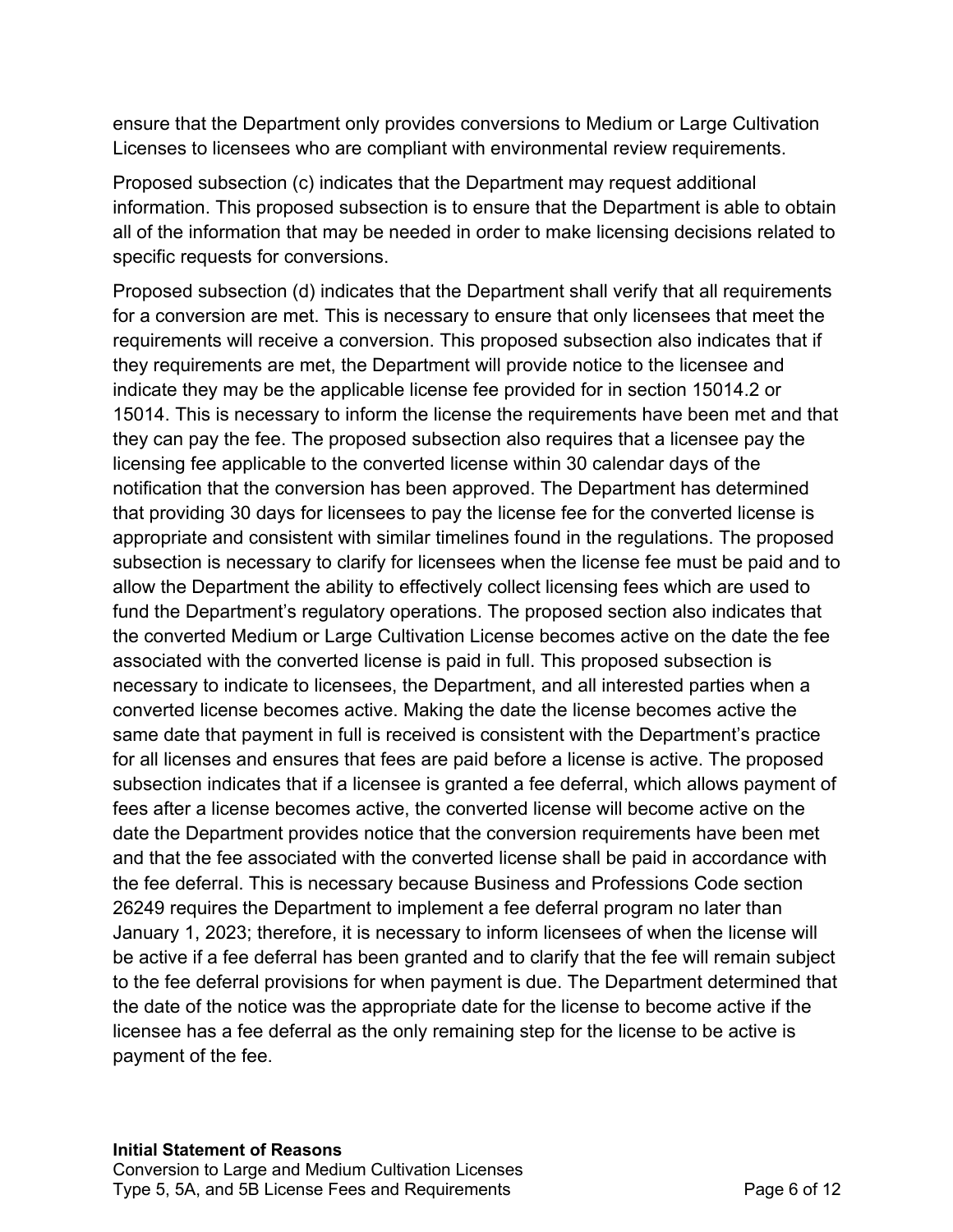Proposed subsection (e) indicates that a conversion shall not be subject to an application fee. As conversions require an existing license, in all cases, the licensee requesting the conversion has already paid an application fee for the existing license. The Department has determined that it is not necessary to charge an additional fee for the conversion. This proposed subsection is necessary to clarify that requests for conversions do not require a separate application fee.

 Proposed subsection (f) allows licensees to apply a prorated value of licensing fees paid for the existing licenses to the fee for the converted Large or Medium Cultivation License. The proposed subsection also indicates that the amount credited shall not exceed the converted license fee. As these license types have not been available until now, the Department has determined that it would be appropriate to allow licensees who are seeking a conversion to apply some portion of the license fees of existing licenses to the license fee for the converted license. A license fee paid by a licensee is generally applied to the license period of one calendar year. In most cases where a conversion is requested under the proposed section, the conversion will be taking place prior to the expiration of the existing licenses. Since these licensees have already paid a license fee for the entire 12-month period and there will likely be time remaining on the existing licenses, it is appropriate to apply those payments to the converted license. Additionally, this proration is necessary because each conversion will include multiple licenses with each having its own unique expiration date. Further, the expiration dates are likely to vary widely. Attempting to align expiration dates prior to conversion is not operationally feasible for the Department or licensees, therefore the Department determined that proration of previously paid license fees is appropriate in this circumstance. This proposed subsection is necessary to clarify that amounts paid as licensing fees for existing licenses would not be completely lost in conversion and can potentially be applied to the converted license.

 Proposed subsection (g) indicates that once licenses have been converted into a Medium or Large Cultivation License, all other cultivation licenses that exist within the boundaries of the licensed premises and those identified in the conversion process will be cancelled by the Department. This proposed subsection is necessary to ensure that the Department is not maintaining multiple active licenses on the same premises and to clarify for licensees that only one active license can be held at any given time on a particular licensed premises.

#### Section 16201.1. Large Cultivation Licenses.

 The Department proposes adopting section 16201.1, which provides general information regarding the Large Cultivation Licenses.

 Proposed subsection (a) states that, beginning January 1, 2023, the Department may begin issuing Large Cultivation Licenses. This is a restatement of Business and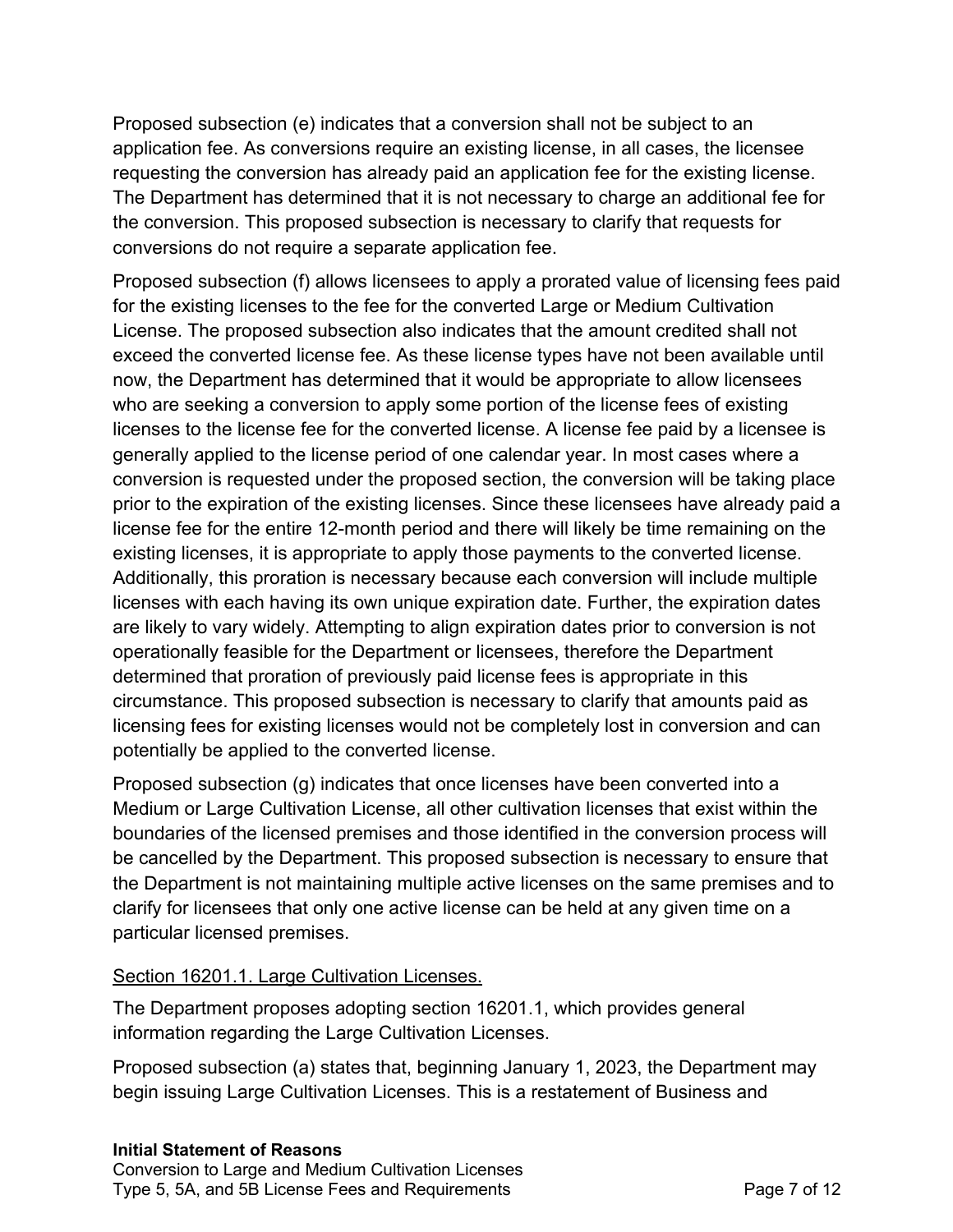Professions Code section 26061, subsection (c) and is restated for clarity. This proposed subsection is necessary to provide notice to applicants and licensees as to when Large Cultivation Licenses will be available.

 Proposed subsection (a)(1) clarifies that Large Outdoor cultivation licenses are for cultivation sites with more than one acre of canopy. This provision is a restatement of Business and Professions Code section 26061, subsection (b)(1), and is restated here for clarity. The proposed subsection is necessary to provide applicants and licensees with information regarding the canopy size for Large Outdoor Cultivation licenses.

 Proposed subsection (a)(2) clarifies that Large Indoor cultivation licenses are for cultivation sites with more than 22,000 square feet of canopy. This provision is a restatement of Business and Professions Code section 26061, subsection (b)(2), and is restated here for clarity. The proposed subsection is necessary to provide applicants and licensees with information regarding the canopy size for Large Indoor Cultivation licenses.

licenses.<br>Proposed subsection (a)(3) clarifies that Large Mixed-Light Cultivation Licenses are for cultivation sites with more than 22,000 square feet of canopy. This provision is a restatement of Business and Professions Code section 26061, subsection (b)(3), and is restated here for clarity. The proposed subsection is necessary to provide applicants and licensees with information regarding the canopy size for Large Mixed Light Cultivation Licenses.

# Section 16300.1. Cultivation Requirements for Large Licenses.

 The Department proposes adopting section 16300.1 which provides the requirements for engaging in cultivation under a Large Cultivation License.

 Proposed subsection (a) indicates that Large Cultivation Licensees must comply with requirements applicable to licenses engaging in the cultivation of cannabis. This proposed subsection ensures that licensees cultivating under the Large Cultivation License are aware that they are still required to comply with cultivation requirements found in the regulations that apply to the other cultivation license types. This proposed subsection is necessary to reduce the risk of confusion on the part of Large Cultivation Licensees regarding which of the existing cultivation requirements apply to the license type.

type.<br>Proposed subsection (b) states that a holder of a Large Cultivation license is not eligible to apply for or hold a Type 8, Type 11, or Type 12 license. This is a restatement of Business and Professions Code section 26061, subsection (d). The provision is restated here for clarity. The proposed subsection is necessary to provide notice to applicants and licensees seeking a Large Cultivation License that obtaining the license would prohibit them from holding other specific license types under the current law.

#### **Initial Statement of Reasons**

 Conversion to Large and Medium Cultivation Licenses Type 5, 5A, and 5B License Fees and Requirements **Page 8 of 12**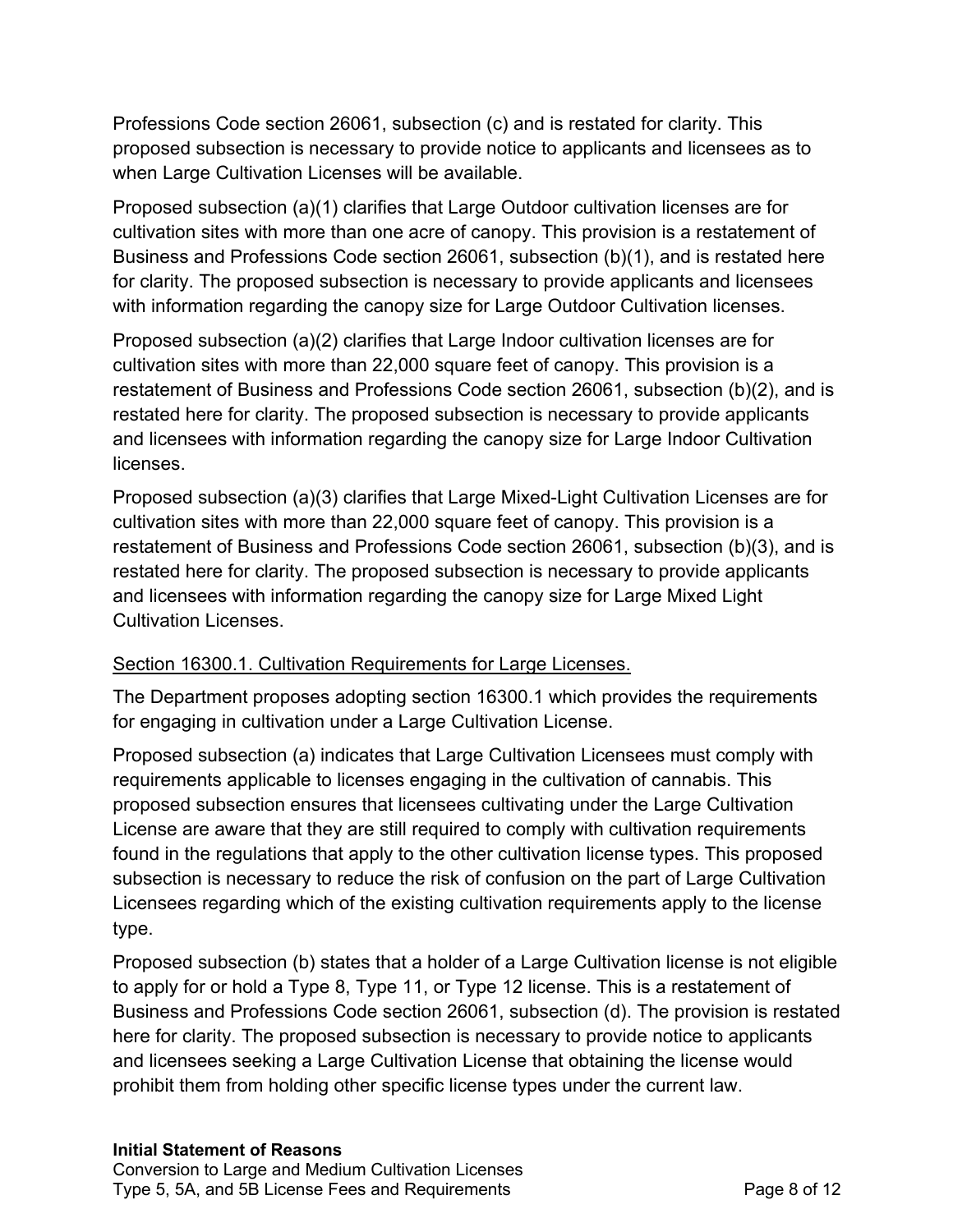## **Incorporation by Reference**

No documents have been incorporated by reference.

### **Technical, Theoretical, and/or Empirical Study, Reports, or Documents**

 ERA Economics, LLC. *Analysis of Economic and Fiscal Impacts of Large and Converted Cannabis Cultivation License Regulations* (May 6, 2022).

### **Economic Impact and Fiscal Impact Assessment**

### **Business Impact**

 Licensed cultivators will now have the ability to choose to obtain a single large license instead of multiple smaller licenses to engage in cultivation on a larger parcel of land. This will result in the need for fewer individual cultivation licenses overall. Additionally, licensees will have the opportunity to convert existing licenses into a Large or Medium Cultivation License. This provides licensed cultivators with added flexibility in operating their cultivation operations.

### **Estimated Costs to Businesses**

 Costs to licensed cultivators include one-time conversion costs such as reviewing the new regulations and preparing a request for conversion which is estimated to equal \$7,585 per Large Cultivation License. The estimated one-time cost for converting a Medium Cultivation License is approximately \$1,385. The estimated annual costs to licensed cultivators to maintain a Large Cultivation License is approximately \$3,000 for internal staff and legal/consulting resources used to maintain the license. The estimated annual cost of maintaining a Medium Cultivation License is approximately \$1,500. The total annual gross direct costs to licensed cultivators are estimated to equal \$1.295 million per year during the lifetime of the regulation.

#### **Estimated Benefits of Regulation**

 The reduction in the overall number of licenses due to the availability of Large Cultivation Licenses leads to a reduction in the amount of licensing fees paid by licensed cultivators and a reduction in the annual costs for licenses that would be converted to Large or Medium Cultivation Licenses. It is estimated that under the proposed regulations, 4,239 existing cultivation licenses will be consolidated into 319 Large Cultivation Licenses. Additionally, it is estimated that 103 existing cultivation licenses would be consolidated into 29 Medium Cultivation Licenses.

 It is estimated that savings in total annual license fees paid by cultivators will equal \$4.549 million per year. The estimated annual operating cost savings per stacked license due to reduced owner time and reduced hours for consulting and/or legal

#### **Initial Statement of Reasons**

 Conversion to Large and Medium Cultivation Licenses Type 5, 5A, and 5B License Fees and Requirements **Page 9 of 12**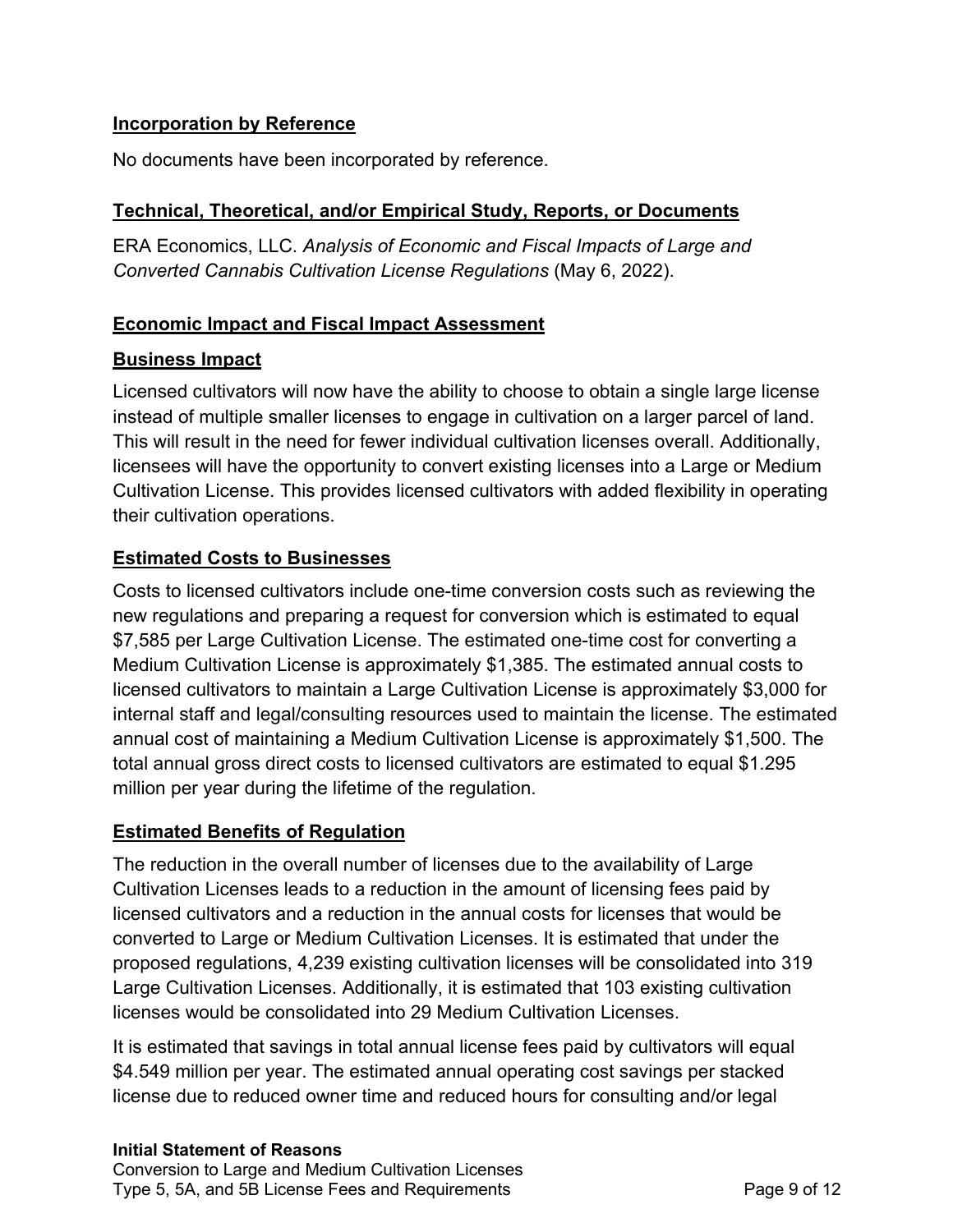services is approximately \$1,102 per license. Multiplied over the total reduction in licenses, the estimated total gross cost savings for operational costs of cultivation businesses is approximately \$4.787 million per year. Therefore, the estimated direct benefit to cultivation businesses equals \$9.336 million per year.

 When compared to the estimated cost to businesses, the direct net benefit to cultivation businesses from the proposed regulations is estimated to equal \$8.041 million per year.

# **Economic Impact Assessment**

 The proposed regulations will not have a significant adverse economic impact on businesses.

 In relation to jobs, the Department anticipates a total net increase of 18.3 Full-Time Equivalent (FTE) jobs. The proposed regulations are expected to eliminate 21.9 FTE jobs and create 40.3 FTE jobs. All jobs are expected to be in cannabis cultivation or related industries.

 The proposed regulations would affect approximately 333 businesses. Of these businesses 300 are estimated to meet the criteria for being classified as a small business. The representative costs for a typical business to convert all licenses to a Large Cultivation License would equal \$7,625 in one-time costs, followed by \$3,000 annually. The annual benefits would equal \$5,900 in reduced business expenses, as well as between \$0 and \$6,480 in annual license fee savings, depending on the cultivation method. The annual cost savings associated with the proposed regulations for a small business equals \$2,600.

 The proposed regulations would neither create nor eliminate businesses. The proposed regulations may encourage expansion of businesses in the State as there is an opportunity and incentive for cultivators to expand to realize economies of scale. The proposed regulations would not affect the ability of businesses in the State to compete.

 The proposed regulations are estimated to result in a total net increase of 18.3 FTE jobs, \$9.014 million in labor income, \$2.339 million in value added, and \$4.424 million in total output.

The proposed regulations would not affect worker safety.

 The proposed regulations would also provide benefits to the State's environment that are not monetized. This may include encouraging more cannabis businesses to remain in the licensed market. To the extent that unlicensed cannabis operations can cause negative environmental impacts, the proposed regulations would provide indirect benefits to the Sate's environment. In addition, consumers could benefit to the extent that some of the producers' cost savings are passed on to them.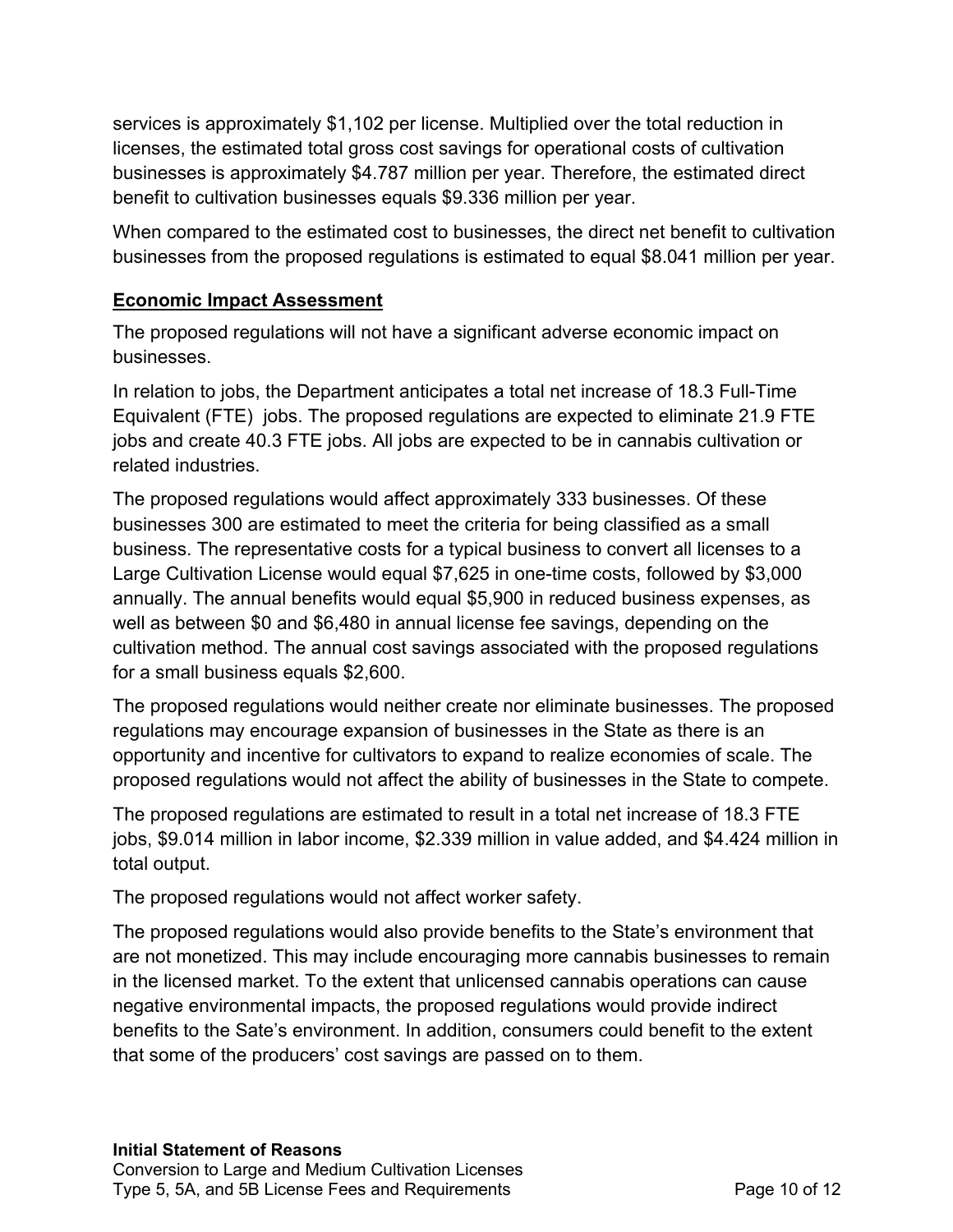# **Fiscal Effect on State Government**

 There is likely going to be an increase in the Department staff time needed in the first year to accommodate the shift to Large Cultivation Licenses. However, the annual staff time required to manage licenses will decrease in subsequent years as there will be fewer individual cultivation licenses. There is also expected to be an increase in cultivation license fee collected in the first year, followed by a decrease in cultivation license fees collected in subsequent years as there will be fewer licenses overall. It is estimated that Department license fee revenue will decrease by \$4.5 million annually.

# **Disclosures Regarding the Proposed Action**

The Department has made the following initial determinations:

Local mandate: There will be no local mandate.

 Cost to any local agency or school district requiring reimbursement pursuant to Gov. Code section 17500, et seq: None.

Any other non-discretionary cost or savings imposed upon local agencies: None.

Cost or savings to any state agency: Reduction of \$4.5 million in license fees.

Cost or savings in federal funding to the state: None.

Effect upon housing: There is no effect on housing.

# **Specific Technologies or Equipment**

None.

# **Consideration of Alternatives**

 No reasonable alternative to the regulatory proposal would be either more effective in carrying out the purpose for which the action is proposed or would be as effective or less burdensome to affected private persons and equally effective in achieving the purposes of the regulation in a manner that ensures full compliance with the law being implemented or made specific. Set forth below are the alternatives which were considered and the reasons each alternative was rejected:

 The first alternatives considered for the proposed regulations concerns the method for determining the annual license fee for the Large Cultivation Licenses being introduced through the proposed regulations. The proposed regulations include a method for determining the appropriate annual license fee for a Large Cultivation License based on the total canopy size of the cultivation. This method is consistent with the methods currently used for determining the licensing fees for all other existing cultivation license types. The Department considered an alternative method of determining the licensing

#### **Initial Statement of Reasons**

 Conversion to Large and Medium Cultivation Licenses Type 5, 5A, and 5B License Fees and Requirements **Page 11 of 12**